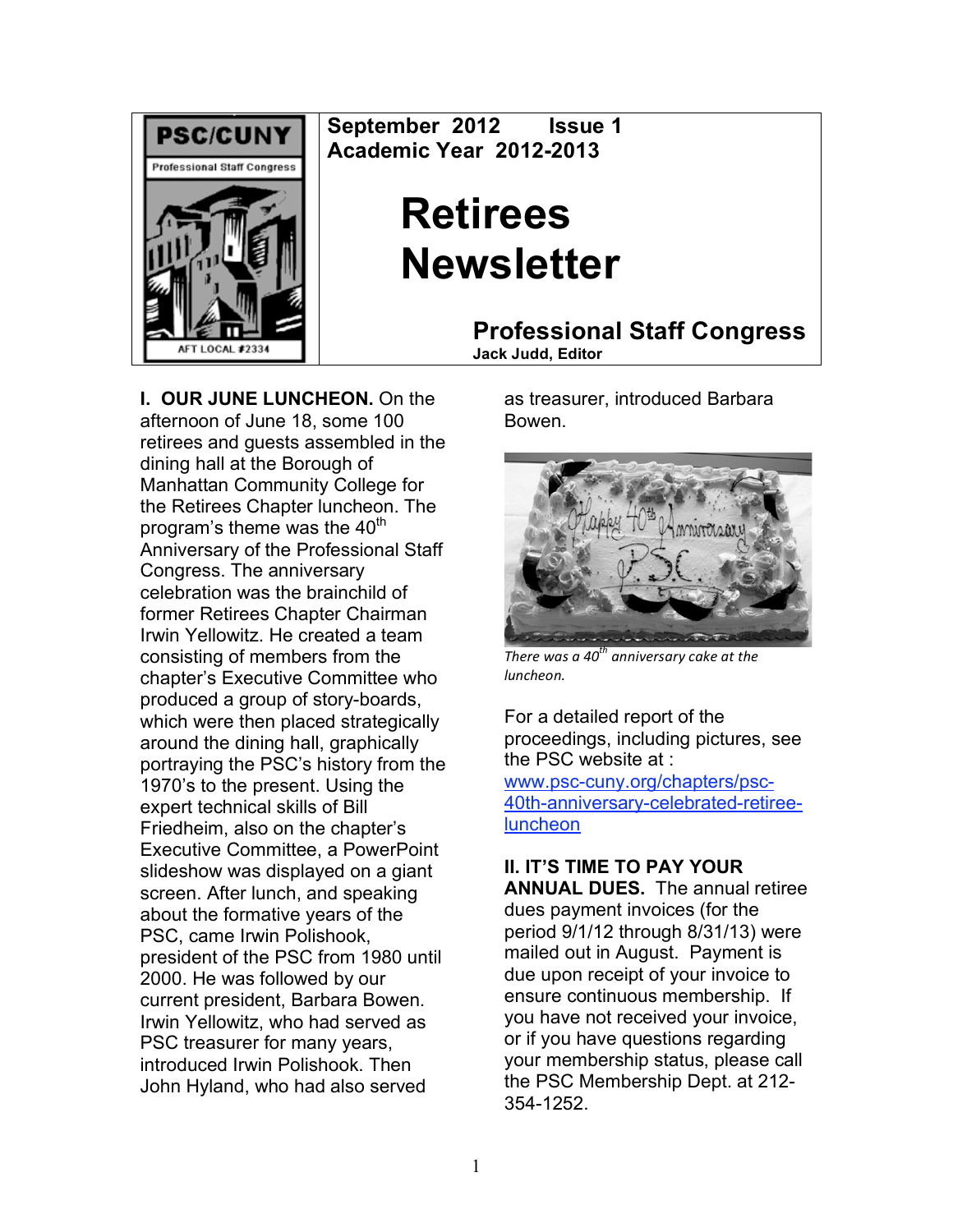#### **III. COST-OF-LIVING ADJUSTMENT**



The cost-of-living adjustment (COLA) for September 2012 through August 2013 benefit payments for the New York State and Local Retirement System is 1.4%. As a result, an eligible retired member with an annual benefit of \$18,000 or more will receive a maximum monthly increase of \$21. (Learn more at osc.state.ny.us/retire/retirees/cost\_of living adjustment.htm - receiving)

This latest COLA brings the cumulative maximum monthly increase since COLA legislation was enacted in 2001 to \$252. New York's permanent, automatic COLA is designed to help offset inflation's adverse effects on the fixed retirement benefits of the State's public retirees. By law, the COLA is calculated by taking 50% of the March-to-March Consumer Price

Index increase (rounded up to the next higher one-tenth of 1%) and multiplying it by the first \$18,000 of the retirement benefit. (The CPI increase from March 2011 to March 2012 was 2.65%.) The annual increase is a minimum of 1% to a maximum of 3%.

To begin receiving COLA payments, you must be:

- Age 62 or older and retired for five or more years; or
- Age 55 or older and retired for ten or more years (uniformed employees such as police officers, firefighters and correction officers); or
- A disability retiree for five years; or
- The spouse of a deceased retiree receiving a lifetime benefit under an option elected by the retiree at retirement. An eligible spouse is entitled to one-half the COLA amount that would have been paid to the retiree when the retiree would have met the eligibility criteria.
- A beneficiary receiving the accidental death benefit for five or more years on behalf of a deceased Employees' Retirement System member.

### **IV. RETIREES CHAPTER MEETING DATES, 2012-2013**

All chapter meetings are held at the PSC's union hall at 61 Broadway, New York, 16<sup>th</sup> Floor. Time: 1-3 PM.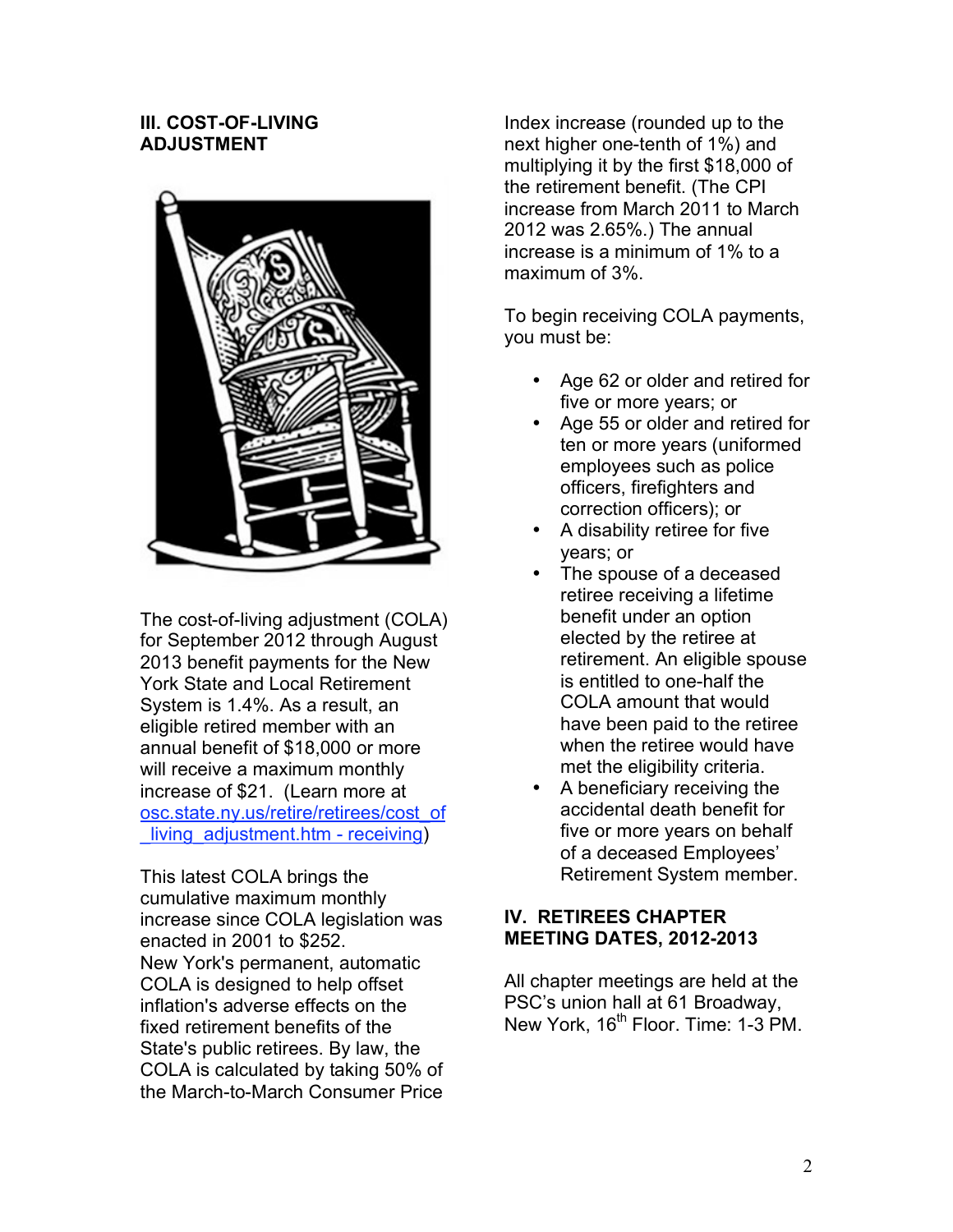OCT. 1: PSC President Barbara Bowen: "The State of the Union" and Ed Ott: "The Upcoming Elections"

NOV.5: PSC Pension & Health Benefits Coordinator Jared Herst: "Pension and Welfare Benefits" and a panel presentation on "The Social Safety Net"

DEC. 3: William Fletcher: Subject TBA

JAN. Date TBD: LUNCHEON: Entertainment by David Laibman

FEB. 4: Panel Discussion; "Stop and Frisk: A Question of Civil Rights"



MAR.4: PSC-CUNY Welfare Fund Director Larry Morgan: "Your Welfare Fund Benefits"

APR. 1: Prof. Frank Deal: "The Supreme Court"

MAY 6: Speaker TBA: "The Dream Act and the Immigration Situation"

JUNE Date TBD: LUNCHEON

#### **V. UPDATED IRMAA MEDICARE PART B REIMBURSEMENT CLAIM INSTRUCTIONS**

A new federal law requires that some beneficiaries pay a higher premium for Medicare Part B coverage based on their income. If you and/or your eligible dependent paid a Medicare Part B income-related monthly adjustment amount (IRMAA) during CALENDAR YEAR 2011 - which means more than the standard Medicare Part B monthly premium during 2011- you may be entitled to an additional reimbursement.

Following a request made by this editor to the NYC Office of Labor Relations for them to update their IRMAA forms, the Office complied with my request and posted new instructions and a new form for claiming reimbursements. To download a copy of the new instructions and the new form, go to: www.psc-

cuny.org/sites/default/files/form.pdf

*IRMAA reimbursement checks will be issued beginning in March 2013.*

#### **VI. JARED HERST, PSC PENSIONS AND HEALTH BENEFITS COORDINATOR, REPORTS ON GHI BENEFITS:**

Israel Maldonado is a benefit specialist from GHI, one of the health insurance plans available to New York City employees from the New York City Health Benefits Program. Israel is the GHI representative who